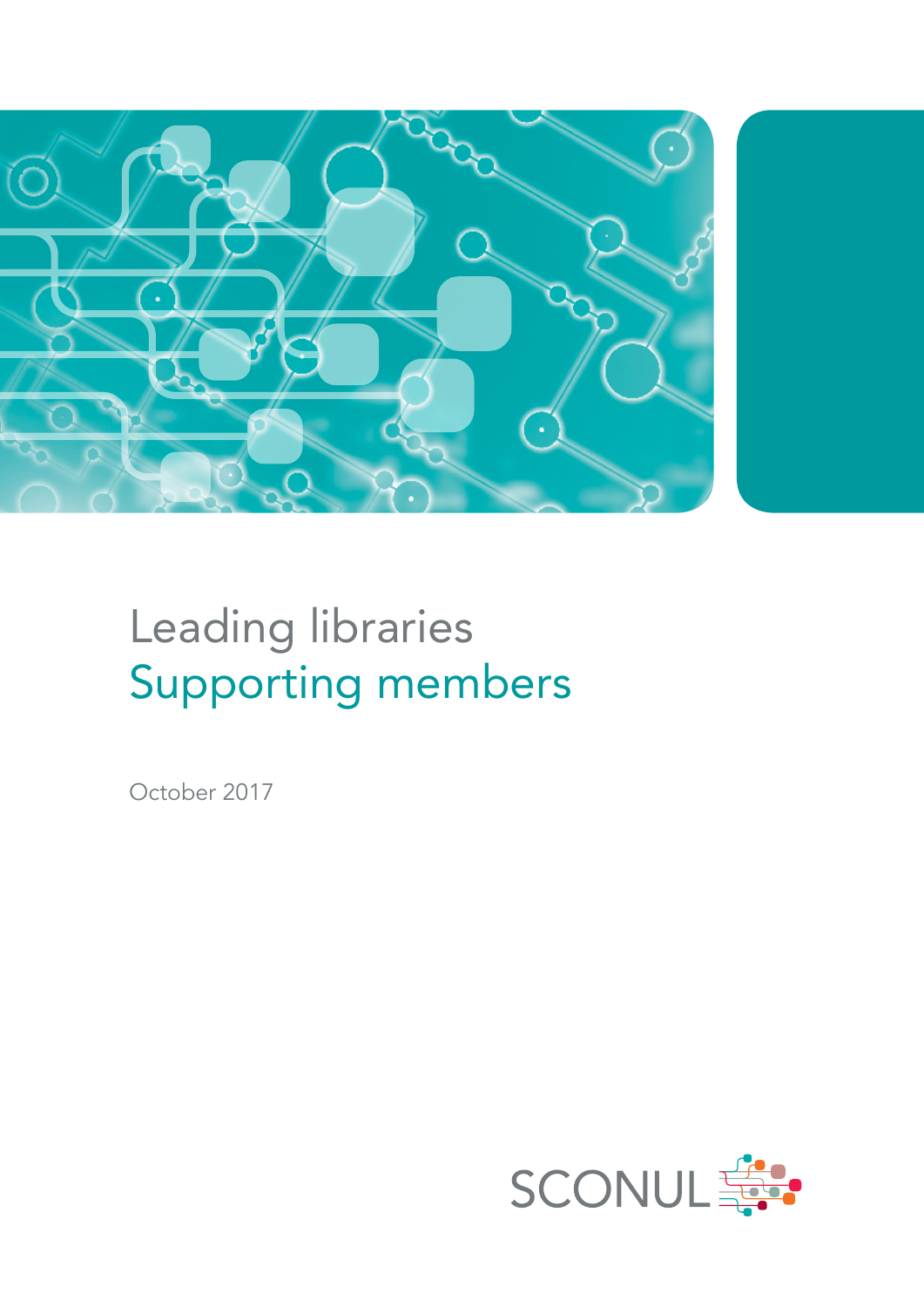© 2017 SCONUL

Published: October 2017



This work is licensed under a Creative Commons Attribution 4.0 International Licence. Suggested citation: SCONUL (2017) Leading libraries: Supporting members, London: SCONUL <https://www.sconul.ac.uk/publication/supporting>-members

Contact the authors:

SCONUL 94 Euston Street London NW1 2HA

[info@sconul.ac.uk](mailto:info@sconul.ac.uk)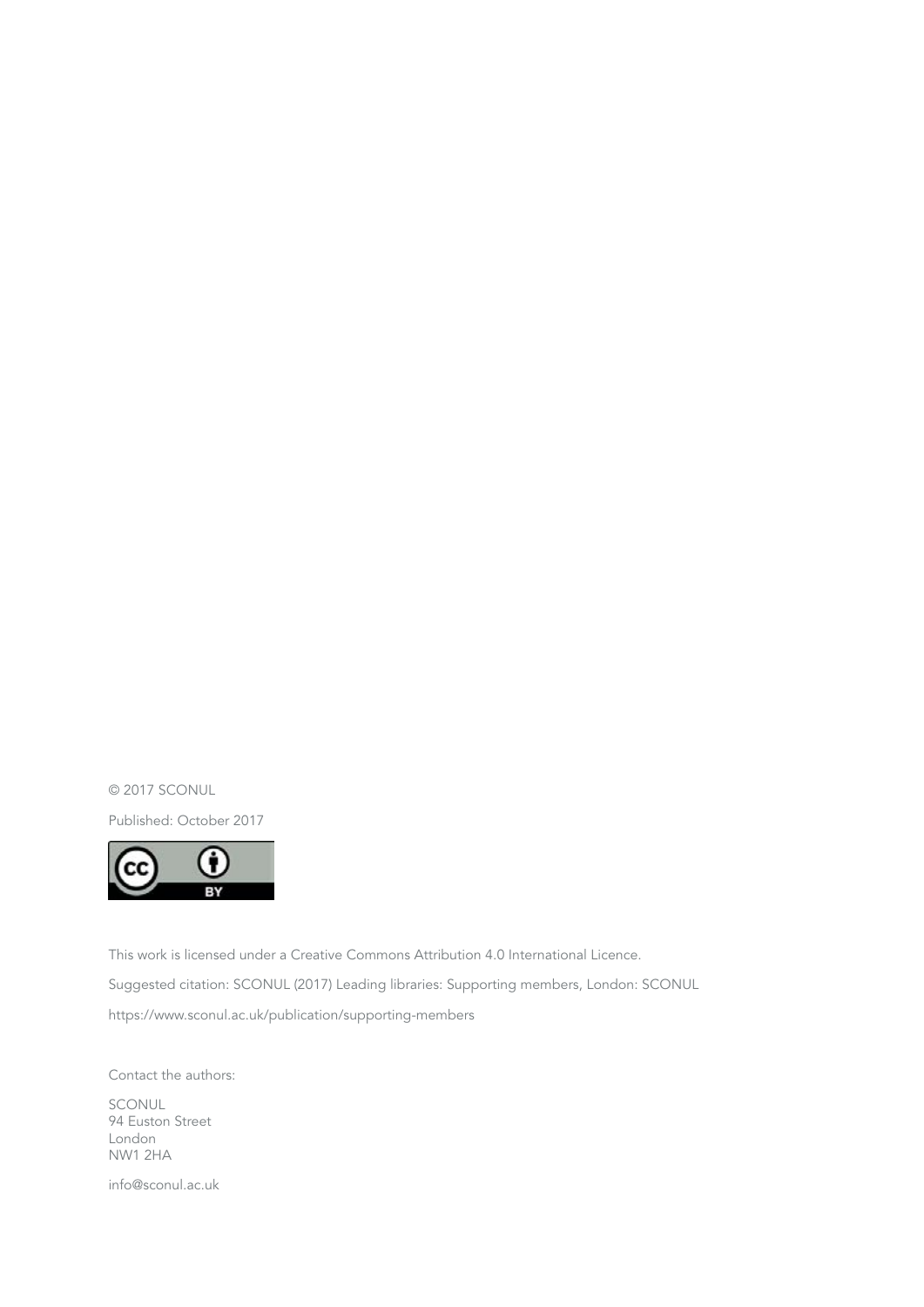### 1. Introduction

SCONUL is the professional association for academic libraries. Our members are university libraries in the UK and Ireland, as well as national libraries and many other libraries with collections of national significance. We work closely with heads of service at member institutions and support them in ensuring that their library services are innovative, efficient, and strategically aligned with the core teaching and learning and research mission of their institutions. (For more information about SCONUL see [https://www.sconul.ac.uk/page/about](https://www.sconul.ac.uk/page/about-sconul)-sconul.) A key element of our work is supporting leadership development within member libraries and across the sector as a whole. As part of its most recent strategy<sup>1</sup> SCONUL established a Task and Finish Group to explore the leadership development needs of our members and to develop new practical means of support. Meanwhile SCONUL has continued to work with the Leadership Foundation for Higher Education in the development of its Future Professional Directors Programme and with the Higher Education Academy to support our members seeking fellowship. We also continue to facilitate the creation of new informal networking and support groups for new library directors and for deputy directors of services, provide best practice and networking events and represent the voice of the sector in a wide range of fora.

Within member institutions the leadership development continuum ranges from those who may be considering stepping up into a leadership position to those who are wellestablished directors of service. With this in mind the Group focused on initiatives to support groups of staff across SCONUL institutions, broadly characterised as aspiring; emerging; newly appointed; and established.

1 SCONUL Strategy 2016–19. Collaborating for change: [https://www.sconul.ac.uk/sites/default/files/documents/](https://www.sconul.ac.uk/sites/default/files/documents/Collaborating for Change - SCONUL strategy 2016-19_0.pdf) [Collaborating](https://www.sconul.ac.uk/sites/default/files/documents/Collaborating for Change - SCONUL strategy 2016-19_0.pdf) for Change - SCONUL strategy [2016-19\\_0.pdf](2016-19_0.pdf)

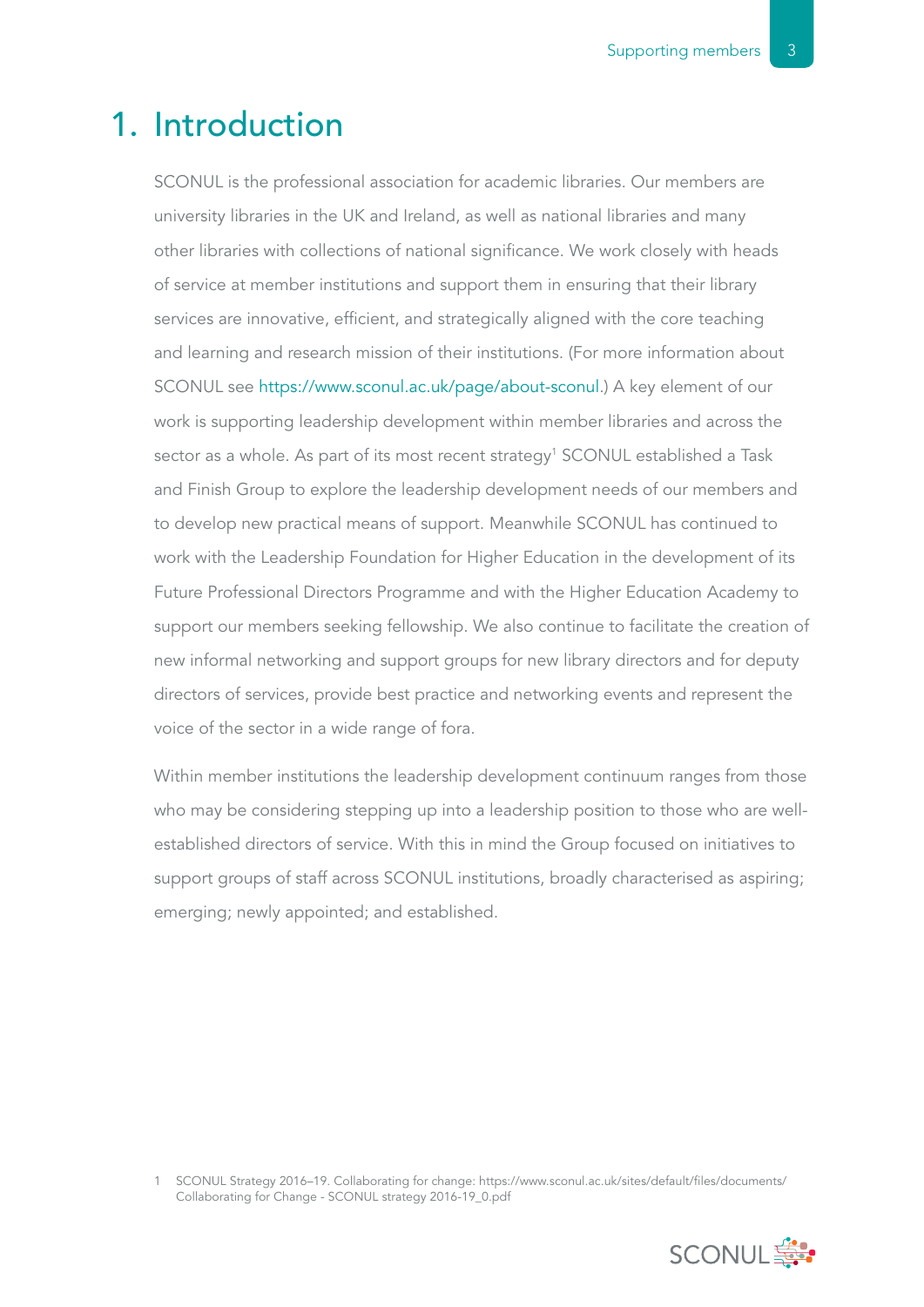

Aspiring leaders: those who may be aspiring to a role in a senior leadership team.

Emerging leaders: those in senior leadership teams or operating at deputy level. They may or may not be interested in progressing to head of service level.

Newly appointed leaders: those who are newly appointed to a head of service role.

Established leaders: those who are experienced leaders who may both seek support for new areas of work and may lend the benefit of their experience to others in the sector.

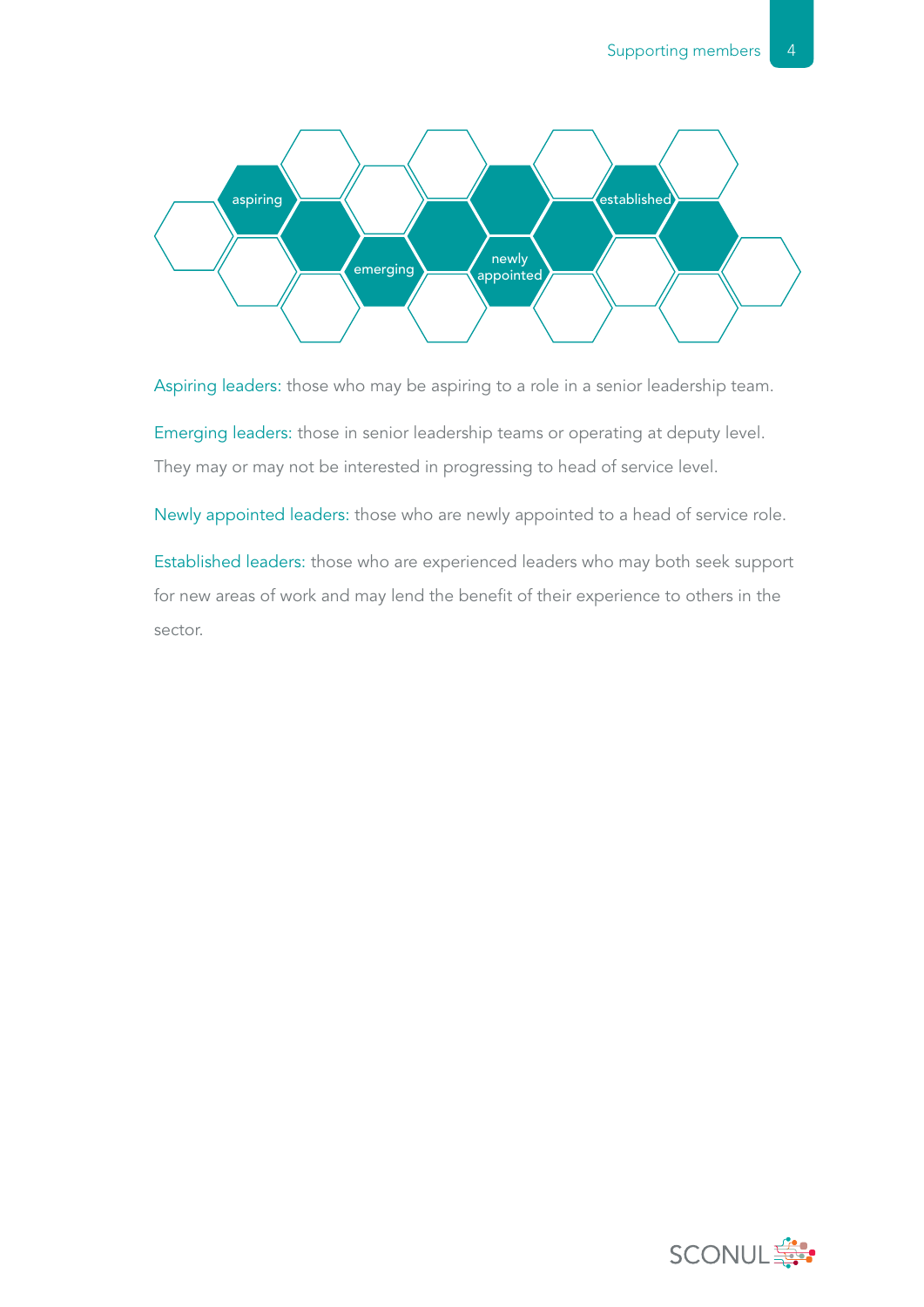### 2. Leading libraries

#### Responsibilities and positioning

It was clear from the results of a survey of library leaders carried out in March – April 2017 that SCONUL directors have a wide-ranging portfolio, with lead responsibilities in many areas other than the library. The areas most frequently listed in addition to library were archives and special collections (83% of respondents), research support and open access (68%), and academic study skills (47%). There was a long tail of 37% of other, sometimes quite diverse, areas such as learning spaces and technology, research support and records management which were also led by the head of the library service.

Despite this diverse and sometimes extensive range of responsibilities, board table representation is not evident, with only 2% of library leaders sitting on the VC's Executive Board (although membership of academic board and senior management teams is more common). This makes it challenging for heads of service to extend their level of strategic influence. In organisational terms it is the case that the library in some institutions is no longer the central independent unit it once was and 'the librarian' is often one or two tiers down in the senior staff structure. This was evidenced by the interviews with institutional leaders carried out by David Baker and Alison Allden, and reveals some challenges for library leadership in how they position themselves and the services to achieve maximum impact.

Given that in today's environment, heads of service are no longer automatically given a place at the top table as part of the role of university librarian, many organisational leaders felt that library leaders needed to demonstrate a wider knowledge across the sector in order to take on a leadership position within their institution.

#### Research informing new services

The work of the Leadership Task and Finish Group was underpinned and informed by a series of pieces of research. These included a survey of deputies (198 respondents in November 2016), a survey to establish the range of knowledge and experience of

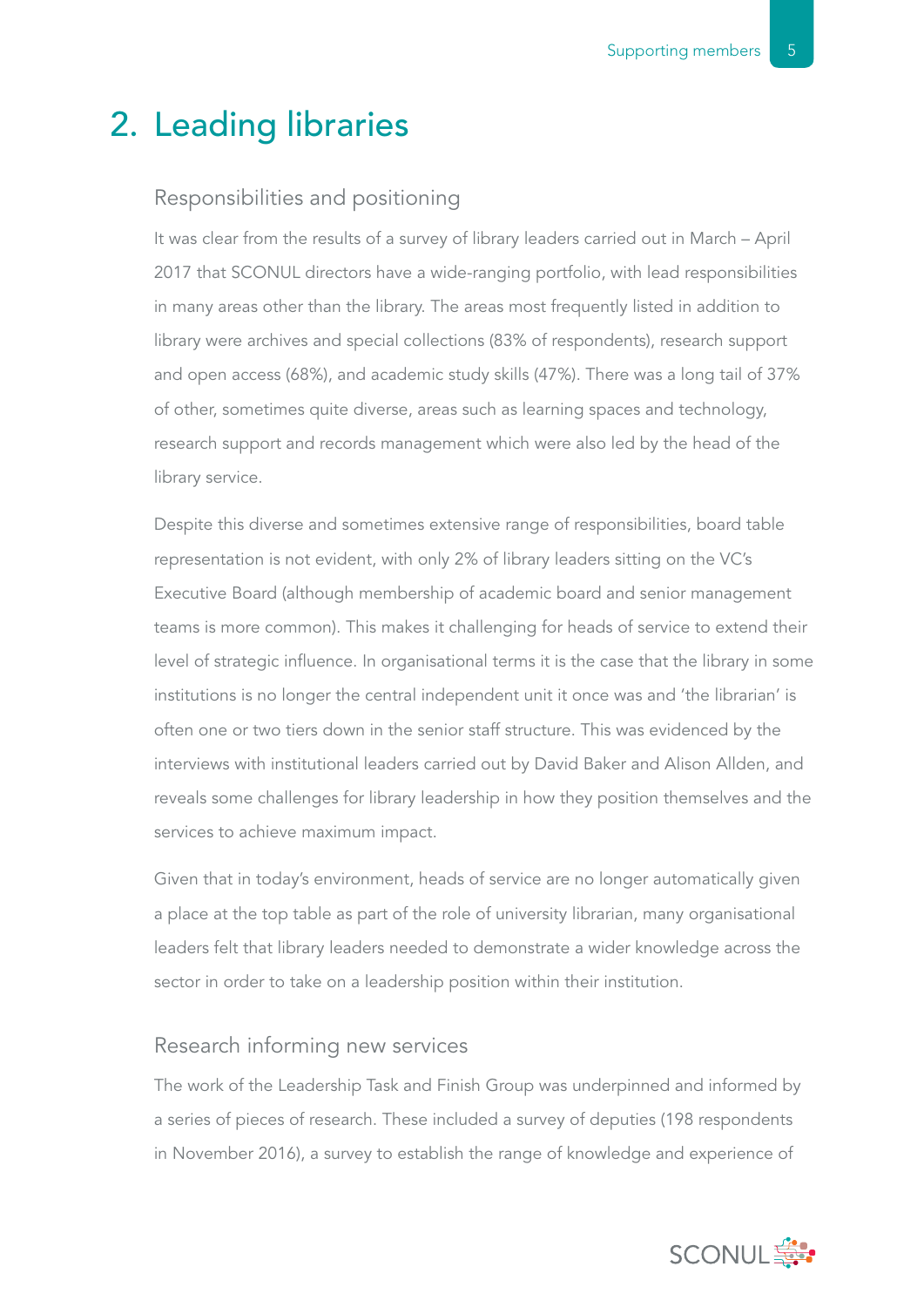senior library leaders (95 respondents mainly at director-level in March – April 2017), and a desk-based review of over 150 relevant leadership development and training courses in the UK and abroad.

There were also two major research strands which were directed by the Task Group and consultant led: a literature review on 'Leading in uncertain times' and 'The view from above' – perceptions of academic library leadership based on interviews with twelve strategic leaders in the UK HE sector. A companion piece, 'The view from beyond', looking the perception and experience of academic library sector leaders with an international focus, is also being published.

#### Leading libraries: Leading in uncertain times: literature review

Top 10 reads:

Adams Becker, S., Cummins, M., Davis, A., Freeman, A., Hall Giesinger, C., & Ananthanarayanan, V. (2017). NMC Horizon Report: 2017 Higher Education **Edition** 

Baker, D. (2017). The end of wisdom? The future of libraries in a digital age

Brennan, J., Broek, S., et al. (2014). Study on innovation in higher education: Final report. European Commission Directorate for Education and Training Study on Innovation in Higher Education

Garmer, A. (2016). Libraries in the exponential age: Moving from the edge of innovation to the center of community

Germano, M. (2011). Library leadership that creates and sustains innovation

Hendrix, D. (2013). Emotional intelligence and the winds of change in academic **libraries** 

Lewis, D. W. (2016). Reimagining the academic library

McCaffrey, P. (2010). The higher education manager's handbook: Effective leadership and management in universities and colleges

Nayar, V. (2010). Employees first, customers second

Roberts, S., & Rowley, J. (2008). Leadership: The challenge for the information profession.

The full literature review with annotated bibliography is available here: [https://](https://www.sconul.ac.uk/publication/leading-in-uncertain-times-a-literature-review) [www.sconul.ac.uk/publication/leading-](https://www.sconul.ac.uk/publication/leading-in-uncertain-times-a-literature-review)in-uncertain-times-a-literature-review

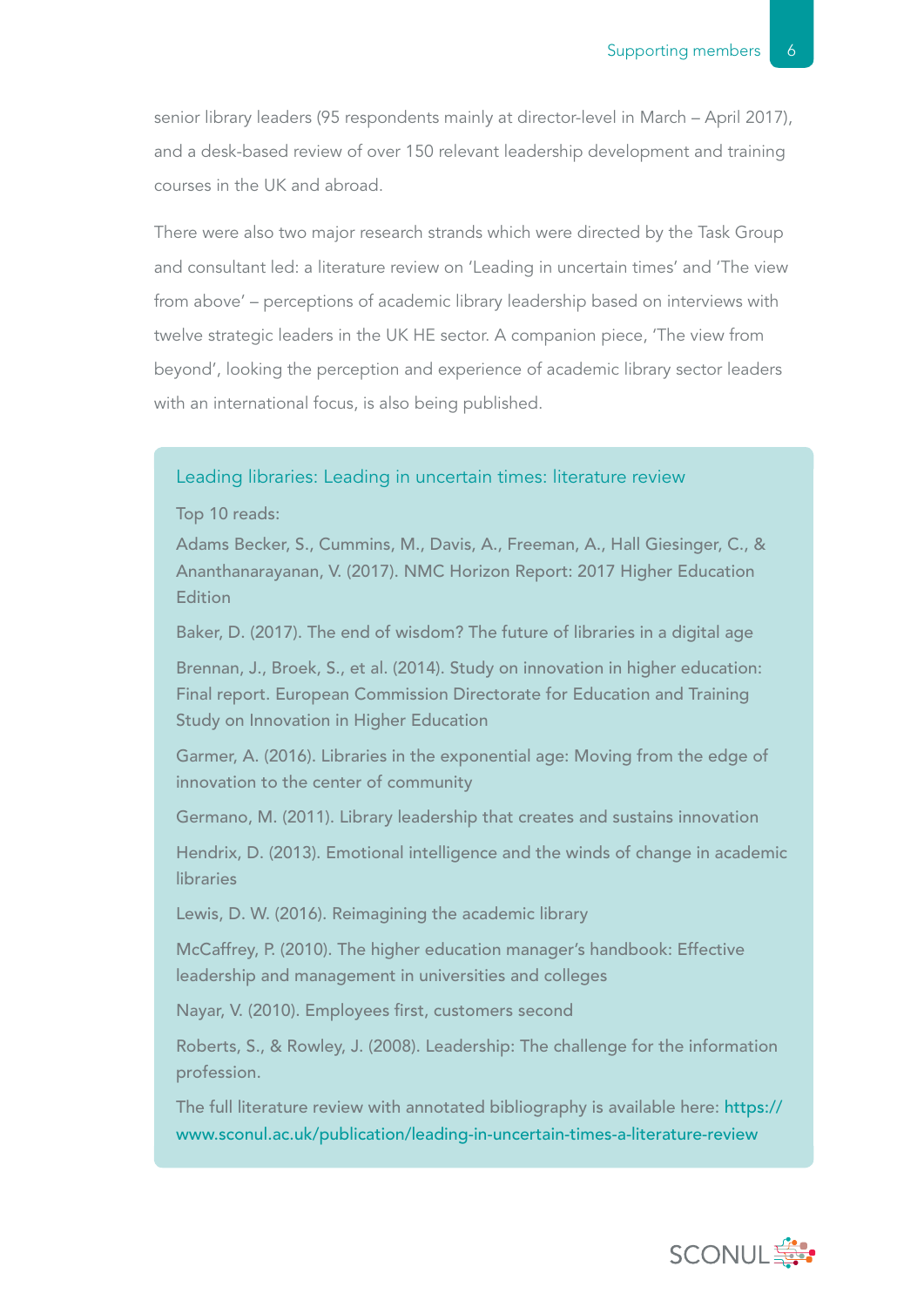#### External perspectives

A key aim of the research undertaken by consultants David Baker and Alison Allden was to look at library leadership from different angles, challenging our own perceptions of how we are viewed and positioned within our institutions.

There were a few surprising results and others that were not unexpected. The research validates the perception that libraries operate efficiently and effectively without being on the strategic radar of their institutions. Strategic leaders in the UK value the work that the library does, particularly in relation to supporting students and being close to the understanding of how students learn, but they do not see the library as a strategic concern. They also highlighted the importance of library leaders having a wider knowledge of the sector than that which directly impacts on their area. This prompted the question 'Does the senior academic library leader need to be a librarian?'

Seeing ourselves as others see us: interviews with sector leaders

- Leading libraries: The view from above: available at [https://www.sconul.](https://www.sconul.ac.uk/publication/the-view-from-above) [ac.uk/publication/the-view-from-above](https://www.sconul.ac.uk/publication/the-view-from-above)
- Leading libraries: The view from beyond (international perspectives): available at [https://www.sconul.ac.uk/publication/the-](https://www.sconul.ac.uk/publication/the-view-from-beyond)view-from-beyond

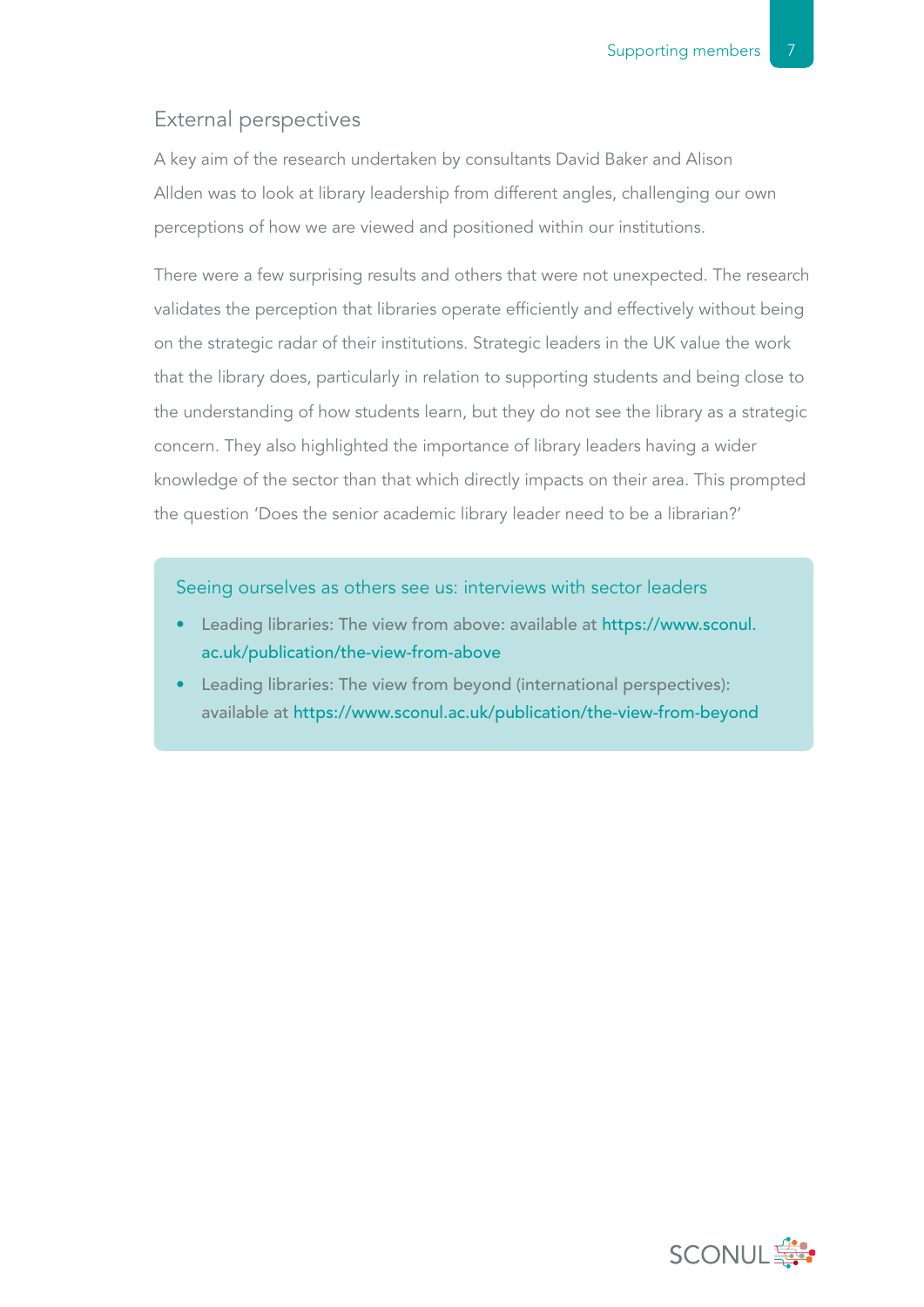# 3. Support for aspiring leaders

SCONUL provides a number of opportunities for members of staff in member libraries who are not yet part of a senior leadership team but who aspire to be so.



We suggest that aspiring leaders:



[https://www.sconul.ac.uk/events.](https://www.sconul.ac.uk/events)

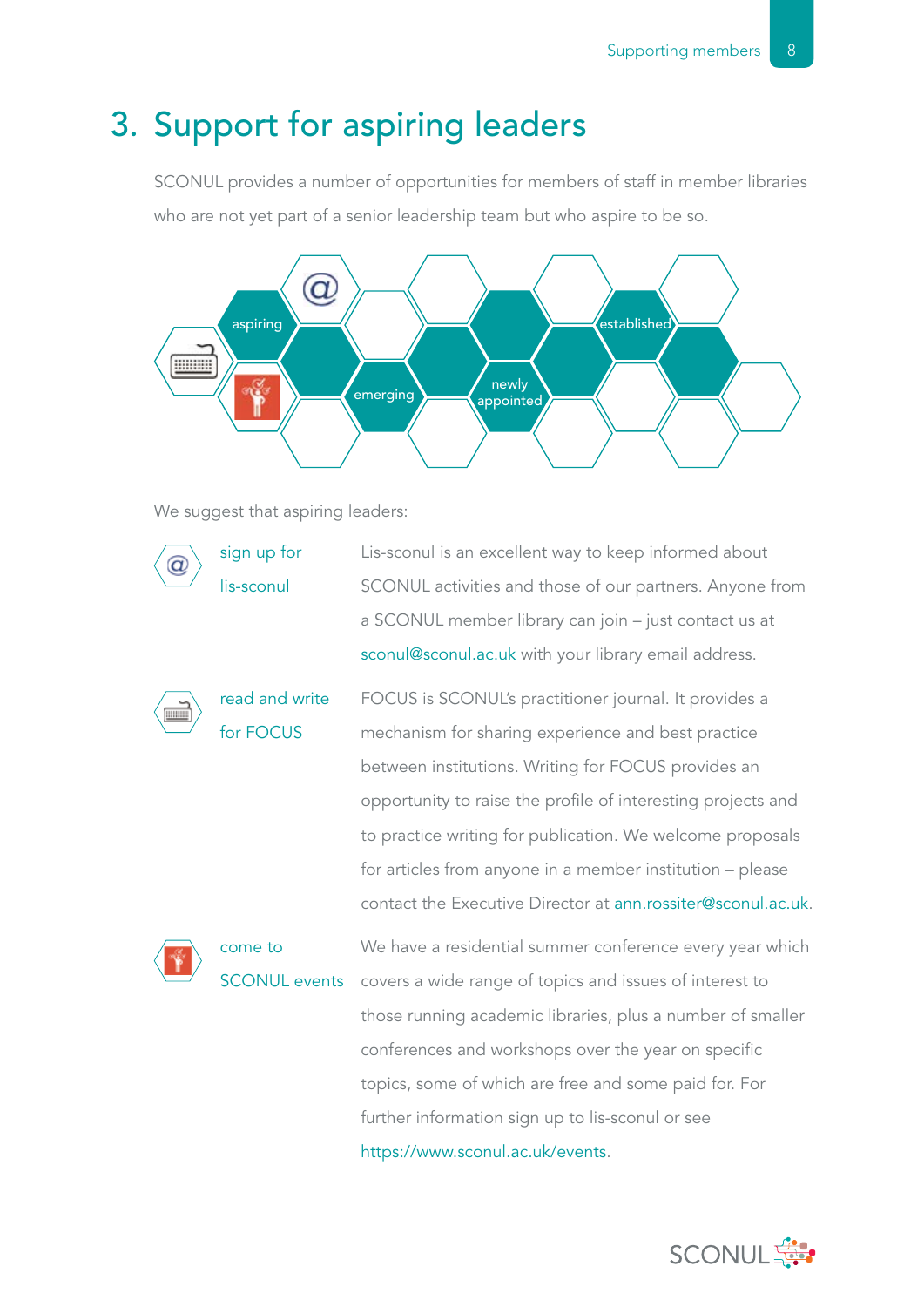## 4. Support for emerging leaders

As part of its research base for the leading libraries work, SCONUL surveyed those working in senior teams within our member libraries to establish the kinds of interventions and support that they would find useful in their leadership journey. This feedback from our emerging leaders has informed the work of the Task and Finish Group. For example, those surveyed indicated that SCONUL support for more formal leadership training and networking events would be helpful. SCONUL is publishing a directory of leadership courses and will be promoting our events for members. Those who were already members of a SCONUL deputies group found membership of them invaluable but some were not aware of how to join a group. We will be reminding members of the deputies' groups and how to join them through the SCONUL email list at regular intervals. Guidance and support documentation will also be updated and provided to each deputies group.



We suggest that emerging leaders:



find a mentor SCONUL is launching a new mentoring scheme for emerging and newly appointed leaders. If you are interested either in finding or becoming a mentor, please see 'SCONUL Mentoring' at [https://sconul.ac.uk/](https://sconul.ac.uk/publication/sconul) [publication/sconul-](https://sconul.ac.uk/publication/sconul)mentoring for more details on the scheme. You can also register your interest by emailing [ann.rossiter@sconul.ac.uk.](mailto:ann.rossiter%40sconul.ac.uk?subject=) You can find out more about coaching and mentoring from a SCONUL briefing at [https://www.sconul.ac.uk/publication/b](https://www.sconul.ac.uk/publication/sconul-mentoring)riefing-paper-oncoaching-and-mentoring.

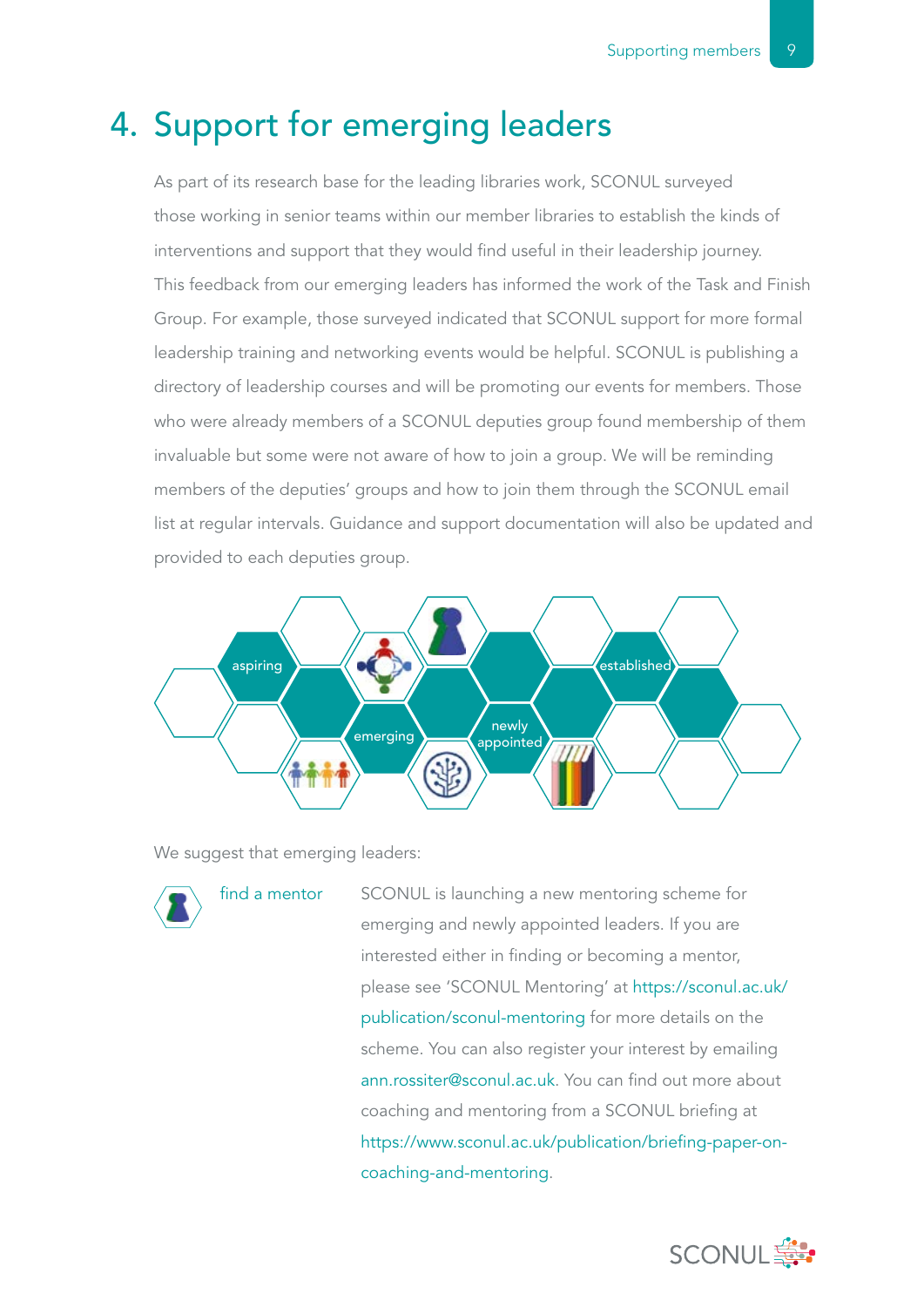join an action learning set SCONUL is partnering with AUDE, BUFDG, UHR, and UCISA to deliver action learning sets for deputies across professional services. To express an interest please email [ann.rossiter@sconul.ac.uk.](mailto:ann.rossiter%40sconul.ac.uk?subject=) Action learning is a powerful development experience for leaders. For more information see the SCONUL briefing at [https://www.sconul.ac.uk/](https://www.sconul.ac.uk/publication/briefing-paper-on-action-learning-sets) [publication/briefing-paper-on-action-learning-sets](https://www.sconul.ac.uk/publication/briefing-paper-on-action-learning-sets).



join a group for deputies

SCONUL facilitates the creation of new groups of deputies who come together to share experience and learn from each other in an informal way. If you're not already involved in one of these groups and would like to be, please register your interest by emailing [ann.rossiter@sconul.ac.uk.](mailto:ann.rossiter%40sconul.ac.uk?subject=)

find a leadership SCONUL has produced a directory of leadership courses course suitable for those leading libraries or aspiring to do so. This provides a representative sample based on desk research and made from a global long list of several hundred options. The directory is available at [https://www.sconul.ac.uk/publication/directory-of](https://www.sconul.ac.uk/publication/directory-of-leadership-courses)[leadership-courses](https://www.sconul.ac.uk/publication/directory-of-leadership-courses).



learn from the latest research What strategies can library leaders employ to 'lead in uncertain times'? Which approaches to leadership are needed in the context of continuous and rapid organisational, legislative, and technological change? To explore these questions read the Leading libraries literature review at [https://www.sconul.ac.uk/publication/leading-in](https://www.sconul.ac.uk/publication/leading-in-uncertain-times-a-literature-review)[uncertain-times-a-literature-review](https://www.sconul.ac.uk/publication/leading-in-uncertain-times-a-literature-review).

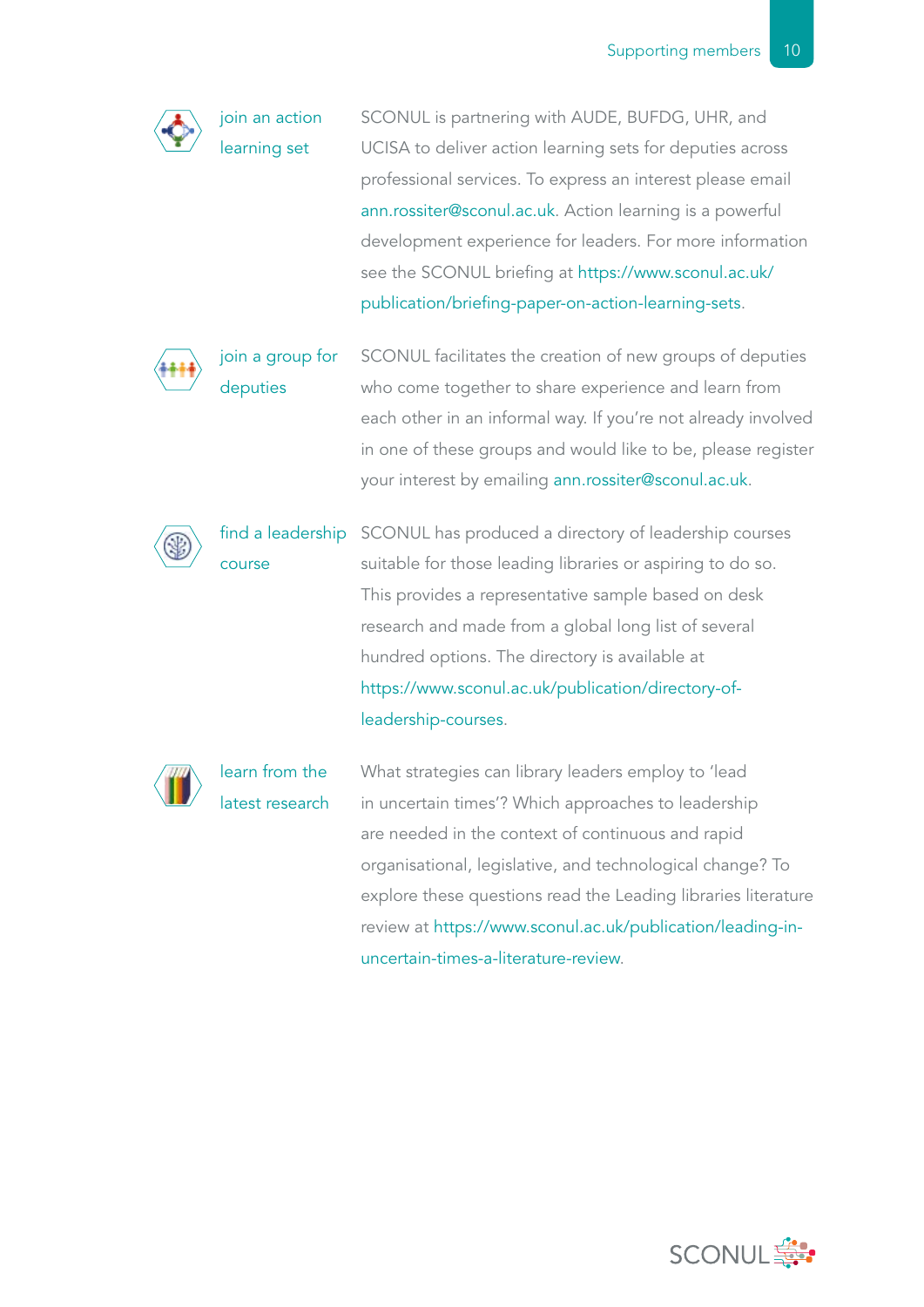# 5. Support for newly appointed leaders

Library leaders taking on their first role as a head of service face a particular set of challenges associated with operating as part of the institution's leadership. The research commissioned by SCONUL looking at how library leaders are viewed by university leaders may be helpful in considering how to develop their own leadership style.



We suggest that newly appointed leaders:



find a mentor SCONUL is launching a new mentoring scheme for emerging and newly appointed leaders. If you are interested either in finding or becoming a mentor, please see 'SCONUL Mentoring' at [https://sconul.ac.uk/](https://sconul.ac.uk/publication/sconul) [publication/sconul-](https://sconul.ac.uk/publication/sconul)mentoring for more details on the scheme. You can also register your interest by emailing [ann.rossiter@sconul.ac.uk.](mailto:ann.rossiter%40sconul.ac.uk?subject=)You can find out more about coaching and mentoring from a SCONUL briefing at [https://www.sconul.ac.uk/publication/briefing-](https://www.sconul.ac.uk/publication/briefing-paper-on-coaching-and-mentoring)paper-oncoaching-and-mentoring.



join a group for leaders

newly appointed service who come together to share experience and learn SCONUL facilitates the creation of groups for new heads of from each other in an informal way. If you're not already involved in one of these groups and would like to be, please register your interest by emailing [ann.rossiter@sconul.ac.uk.](mailto:ann.rossiter%40sconul.ac.uk?subject=)

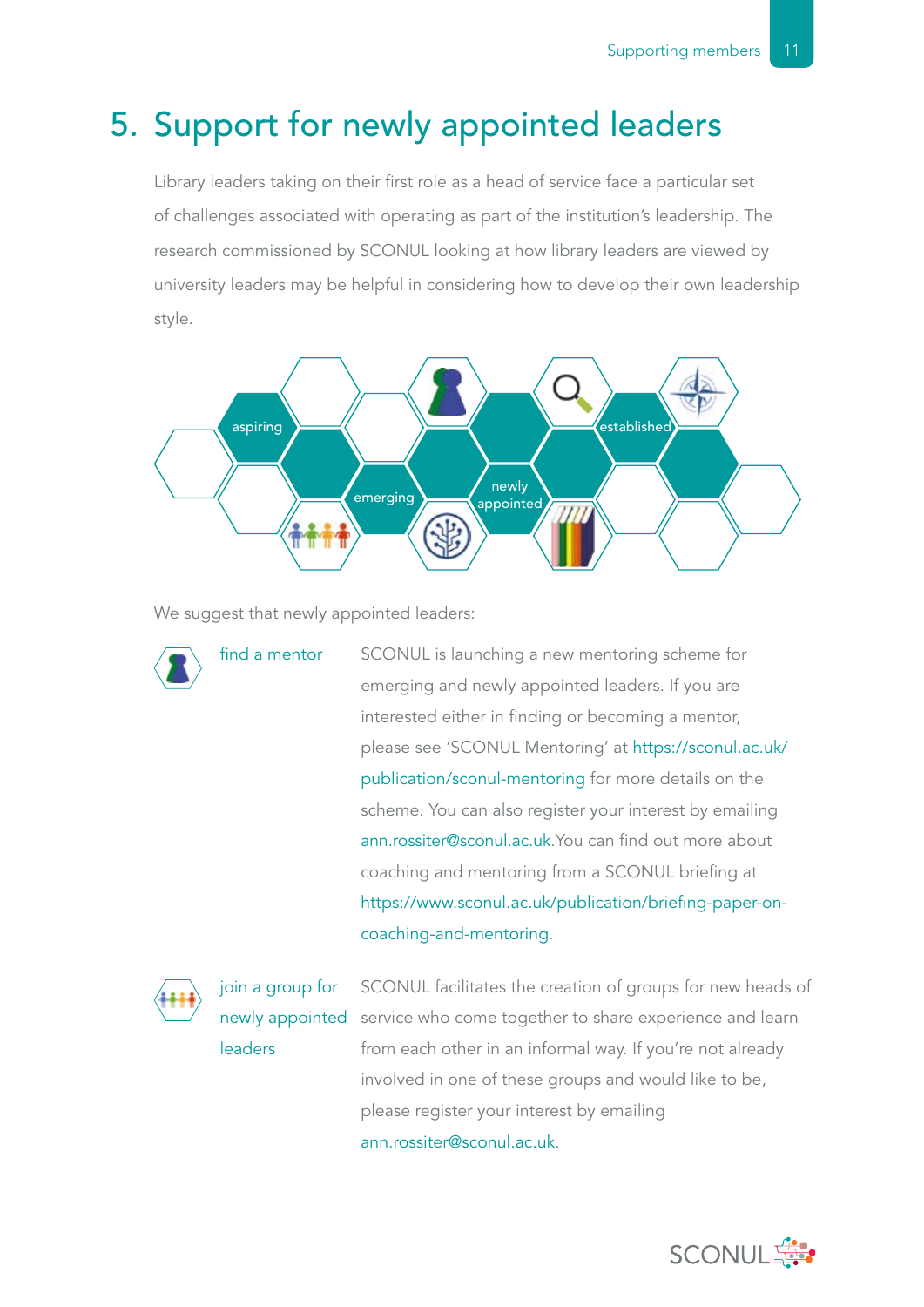

find a leadership SCONUL has produced a directory of leadership courses course

suitable for those leading libraries or aspiring to do so. This provides a representative sample based on desk research and made from a global long list of several hundred options. The directory is available at [https://www.sconul.](https://www.sconul.ac.uk/publication/directory-of-leadership-courses) [ac.uk/publication/directory](https://www.sconul.ac.uk/publication/directory-of-leadership-courses)-of-leadership-courses.



learn from the latest research What strategies can library leaders employ to 'lead in uncertain times'? Which approaches to leadership are needed in the context of continuous and rapid organisational, legislative, and technological change? To explore these questions read the Leading libraries literature review at [https://www.sconul.ac.uk/publication/](https://www.sconul.ac.uk/publication/leading-in-uncertain-times-a-literature-review) [leading](https://www.sconul.ac.uk/publication/leading-in-uncertain-times-a-literature-review)-in-uncertain-times-a-literature-review.



understand how others see us

What are the views of university senior leaders about academic library leadership and culture? SCONUL commissioned Professor David Baker and Alison Allden OBE to conduct an investigation into this question, and has published the results in a 'View from above'. Separately, a 'View from beyond' looks at international perspectives. The research is available at [https://www.](https://www.sconul.ac.uk/publication/the-view-from-above) [sconul.ac.uk/publication/the](https://www.sconul.ac.uk/publication/the-view-from-above)-view-from-above and [https://](https://www.sconul.ac.uk/publication/the-view-from-beyond) [www.sconul.ac.uk/publication/the-view-from-beyond.](https://www.sconul.ac.uk/publication/the-view-from-beyond)



evaluate your own service

Later in the autumn SCONUL will be producing a 360° appraisal tool to help SCONUL members ensure their strategic alignment and readiness for change. For more information please contact [ann.rossiter@sconul.ac.uk](mailto:ann.rossiter%40sconul.ac.uk?subject=).

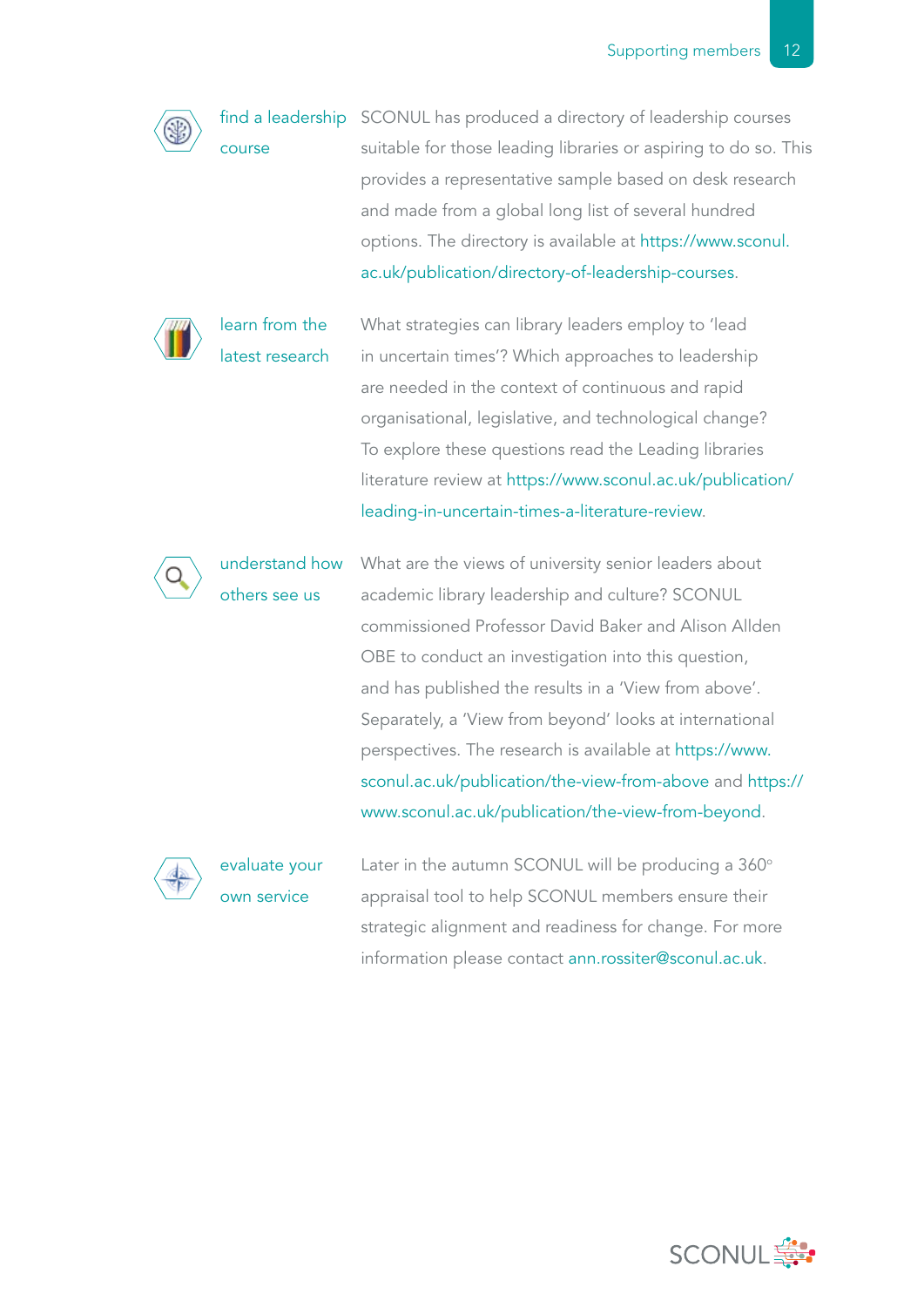# 6. Support for established leaders

Even well-established leaders may come across new challenges and issues with which they haven't dealt before, for example being given responsibility for new areas of work such as philanthropy or whole new departments such as student services. SCONUL is establishing an Experience Exchange Register where directors can seek advice from other directors in areas with which they have less familiarity. Established directors who are considering promotion within the institution may also benefit from looking at some of the formal training options on offer in the directory of leadership courses and considering some of the advice forthcoming from university leaders in 'The view from above' and 'The view from beyond'.

Established leaders also have the opportunity to give back by contributing their experience to the Experience Exchange Register or by becoming a mentor themselves.



In addition to the support identified above, we suggest established leaders:

become a mentor

SCONUL is seeking mentors for its new mentoring scheme for emerging and newly appointed leaders. If you are interested in becoming a mentor, please see 'SCONUL Mentoring' at<https://sconul.ac.uk/publication/sconul>mentoring for more details on the scheme. You can also register your interest by emailing [ann.rossiter@sconul.](mailto:ann.rossiter%40sconul.ac.uk?subject=) [ac.uk](mailto:ann.rossiter%40sconul.ac.uk?subject=).

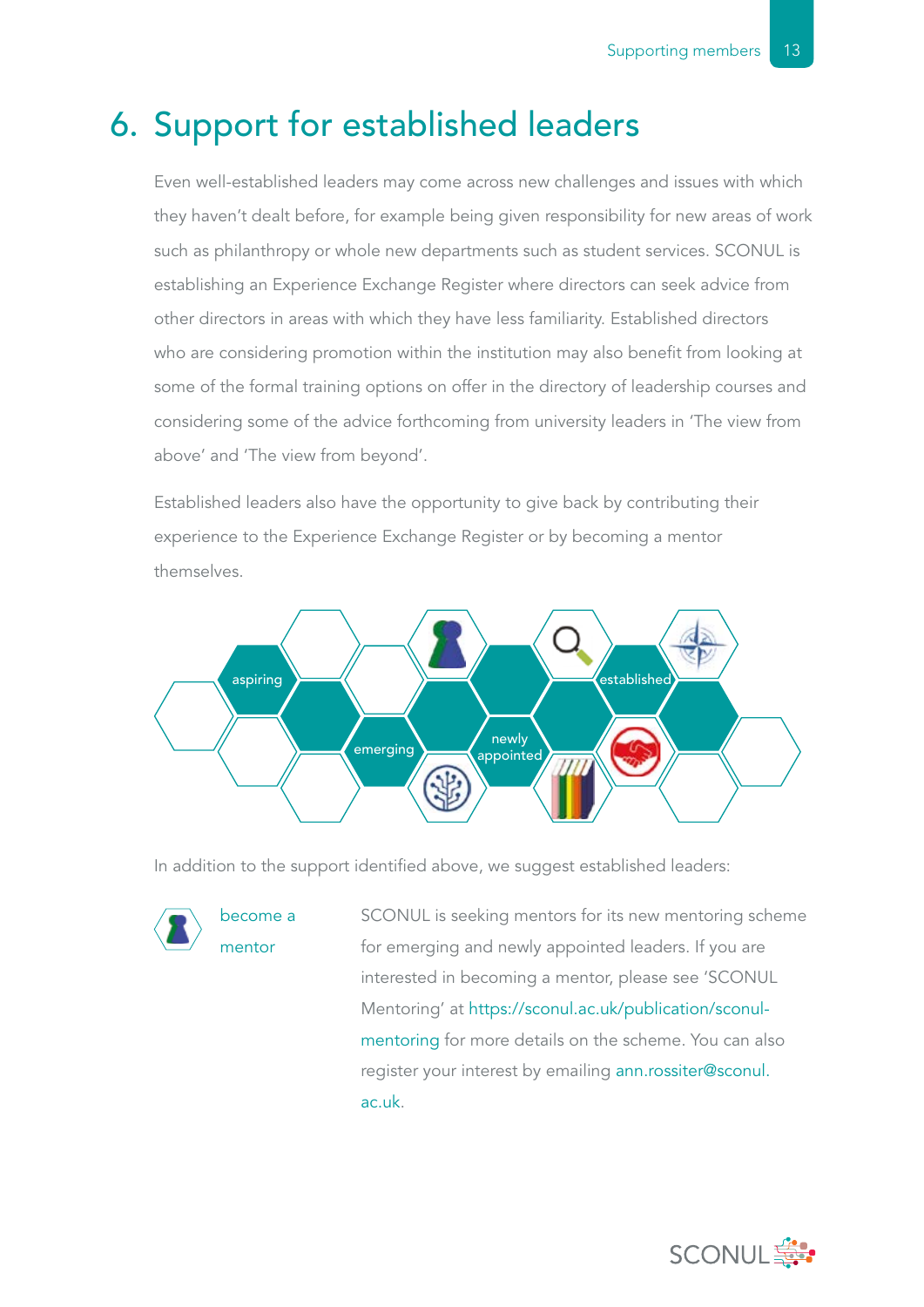

learn from others' SCONUL is setting up an Experience Exchange Register so experience that library leaders can contact others who have experience to share that is particularly useful when encountering new and / or challenging situations. For more information see [https://www.sconul.ac.uk/publication/sconul](https://www.sconul.ac.uk/publication/sconul-experience-exchange-register)-experienceexchange-register or contact [ann.rossiter@sconul.ac.uk](mailto:ann.rossiter%40sconul.ac.uk?subject=) either to participate in or use the register.

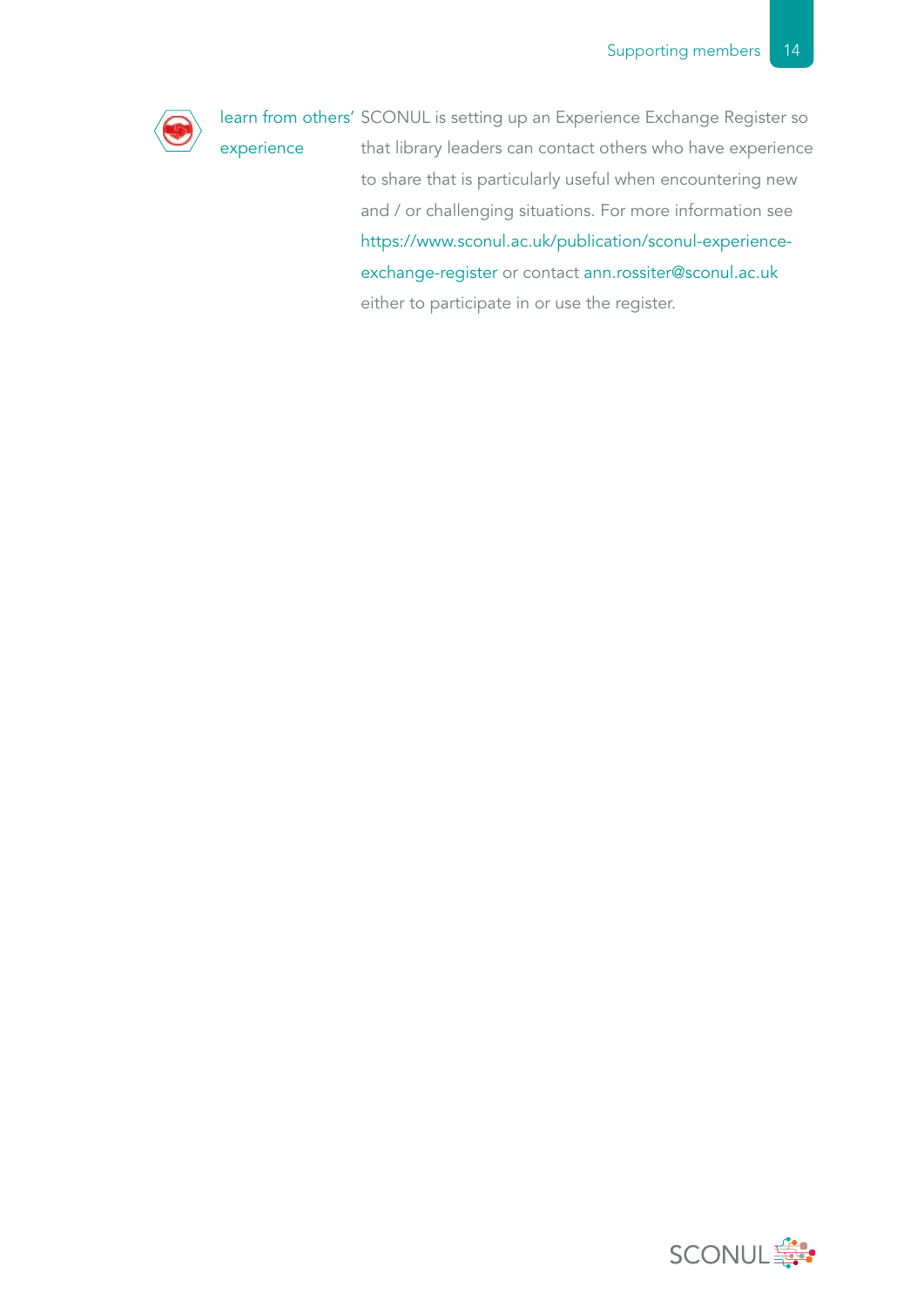# 7. About the SCONUL Leadership Task and Finish Group

The SCONUL Leadership Task and Finish Group set out on its own journey in January 2016. The aims were to develop a range of practical initiatives to enhance the collective leadership capacity across SCONUL and to support individuals and groups of staff in member institutions in their leadership development.

The Task Group comprised twelve directors of library services in a diverse range of institutions reflecting the wide variations in structure, size, and mission across the sector. It is clear that the challenges that the community faces are similar. The higher education landscape is changing and the role and make-up of the academic library is evolving in response. The work of the group was stimulated by the following key questions. What skills and attributes do academic libraries need to succeed in this period of change and uncertainty? How do we develop ourselves to extend our strategic influence? The outcomes of the work aim to provide a range of tools to help the SCONUL leadership community to address these issues.

| <b>The Task and Finish Group</b>         |                                                           |
|------------------------------------------|-----------------------------------------------------------|
| Alison Baud, Bath Spa University (Chair) | Roisin Gwyer, University of Portsmouth<br>(Vice-Chair)    |
| Michelle Anderson, University of Hull    | Lesley Castens, Plymouth University                       |
| Wayne Connolly, Newcastle University     | Janice Conway, University for the<br><b>Creative Arts</b> |
| Dave Ford, University of Hertfordshire   | Sue Hodges, Bangor University                             |
| Liz Kerr, Regent's University London     | Jo Norry, Leeds Beckett University                        |
| Anna O'Neill, University of Chichester   | Ann Rossiter, Executive Director, SCONUL                  |
| Jane Savidge, University of Southampton  |                                                           |